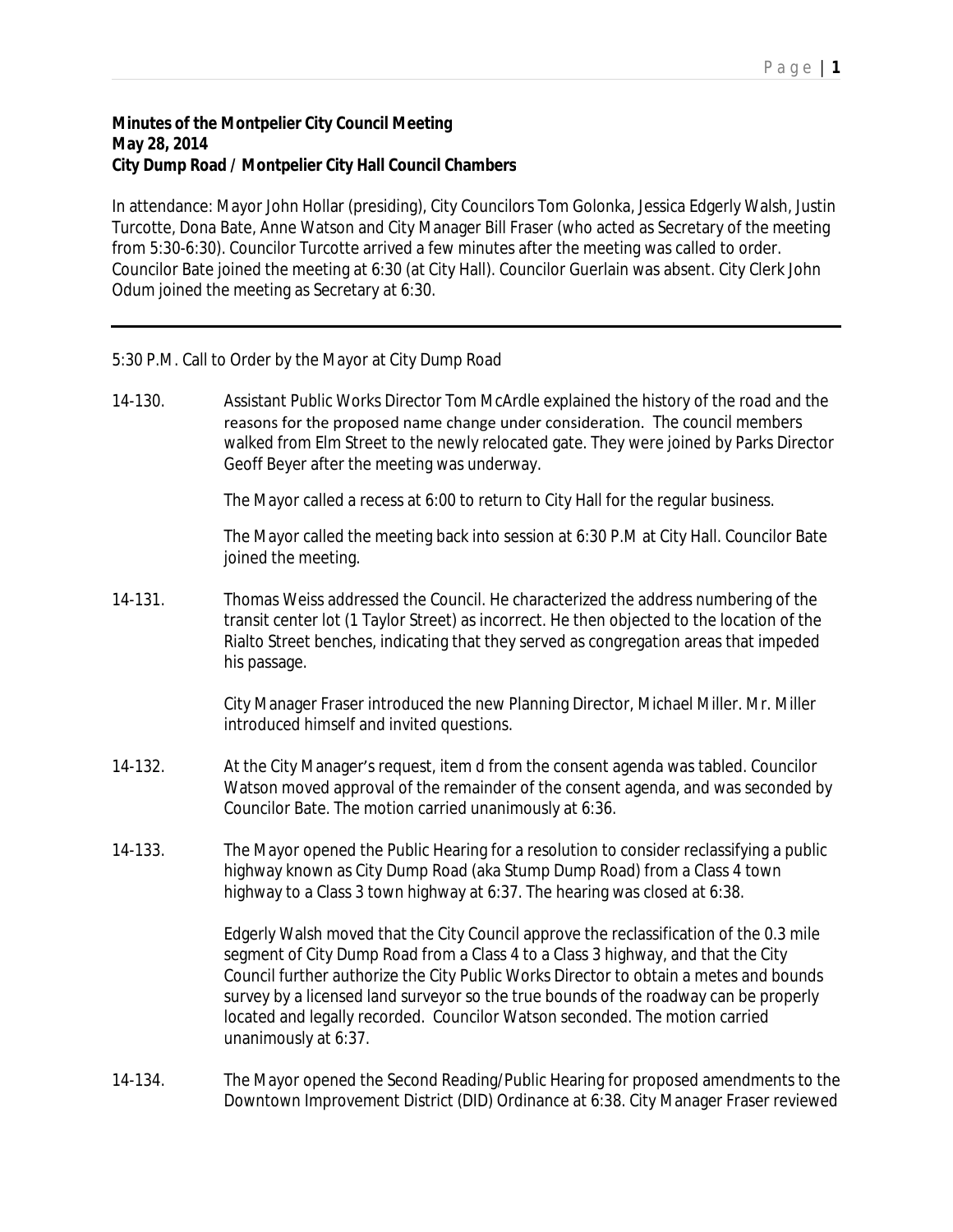the changes made at the previous hearing. Turcotte moved the Council approve the revisions as proposed. Councilor Golonka seconded. The motion carried unanimously at 6:39, and the public hearing was closed.

14-136. The Mayor re-opened the Second Reading/Public Hearing for a city fireworks ordinance from the previous meeting. Fire Chief Robert Gowans approached the front table. City Manager Fraser reviewed the recommended changes from City Attorney Glenn Howland, as well as the changes requested by the council at the previous hearing. Councilor Golonka asked Chief Gowans if he felt the proposed language granted staff sufficient discretion.

> Councilor Turcotte repeated his concern from the prior meeting that the fifteen day application requirement may be burdensome. Councilor Bate moved the Council approve the ordinance. Councilor Watson seconded. The motion carried 4-1, with Councilor Turcotte opposed, at 6:47.

14-135. Sarah Jarvis, Greg Gossens, and Claire Benedict approached the council to discuss Montpelier Alive's proposed budget for Downtown Improvement District Funds, FY 15. Ms. Jarvis introduced the proposal, and described the public meeting process and the input they had received.

> Councilor Golonka had questions about Montpelier Alive's request for proposal(s) (RFP) process, expressing interest in being involved as a councilor in the first year. Mayor Hollar felt that such involvement by the Council at that level would not be appropriate.

Councilor Edgerly Walsh suggested that some aspects of the budget that were dependent on the branding process be tabled for later review, as details were too limited to provide for meaningful metrics of success.

Councilor Watson had questions about MA's vision of street furniture, while Councilor Golonka had concerns about the maintenance of street enhancements.

Councilor Turcotte had questions about the RFP process, as well as the signage the organization envisioned. Councilor Bate had follow up questions about signage.

Councilor Edgerly Walsh moved the Council approve the DID budget, with the expectation of an update from MA on marketing strategy implementation and website development after the branding process has concluded. Councilor Watson seconded. Councilor Edgerly Walsh repeated her concerns about the lack of specificity to the proposal, and Councilor Turcotte echoed the concerns. The motion carried unanimously at 7:17.

14-137. Rick DeAngelis, Montpelier's Town Service Officer, came before the Council with a presentation on homelessness in Montpelier and Central Vermont, including statistics in and around the city, a report on demands on state services, and details on the availability of other support systems.

Councilor Edgerly Walsh had questions about the impact of the improving economy.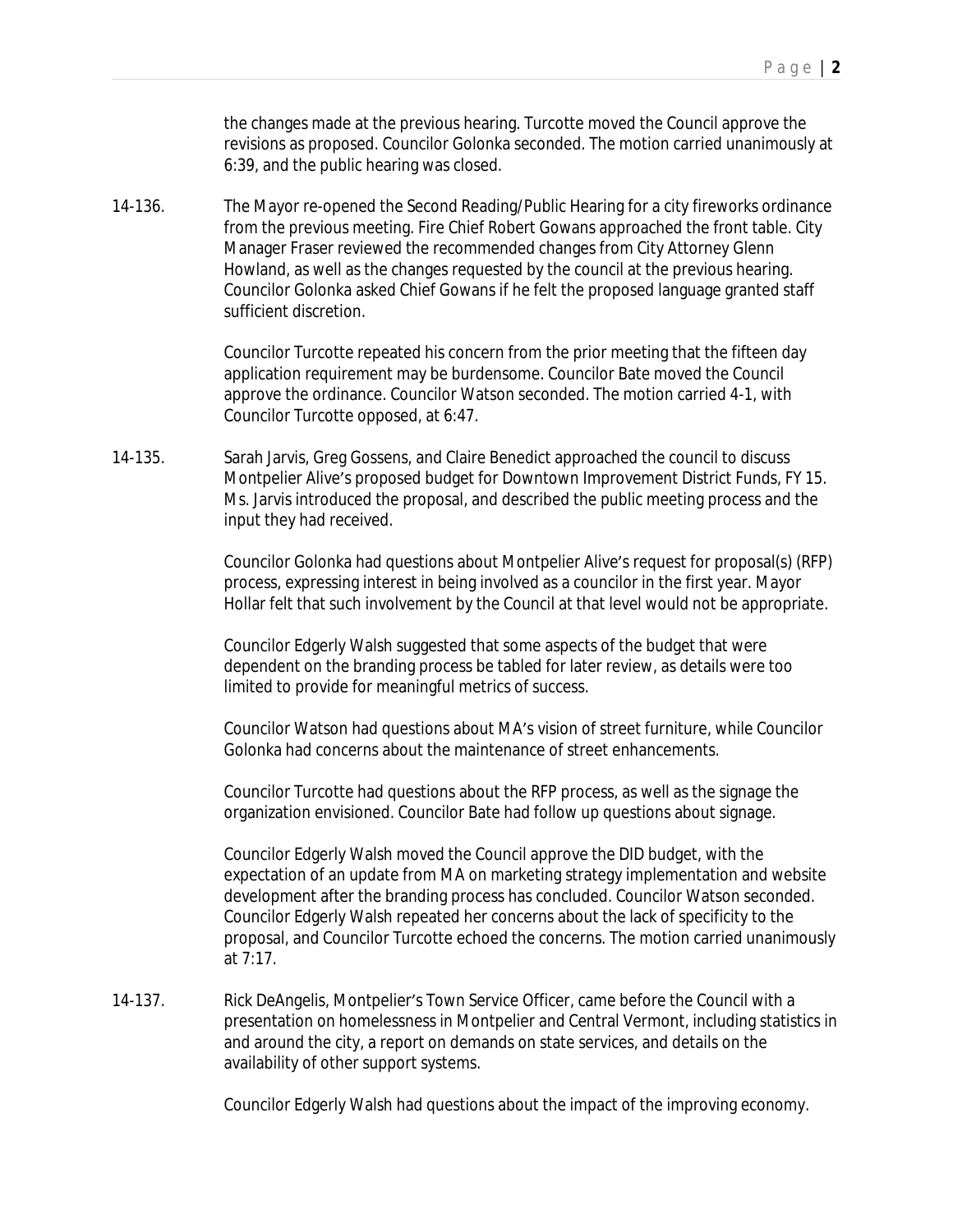Mr. DeAngelis encouraged the council to be as generous as possible to the Community Fund and offered praise for the Montpelier Police Department. Councilor Edgerly Walsh had questions about the adequacy of regional shelters. Councilor Turcotte shared a story about the struggles of an employee, and asked if city staff were informed about the available range of services. The City Manager noted the upcoming forum on mental health issues sponsored by the Community Justice Program (to be held at the Senior Center).

14-138. Kim Brittenham, Chair of the Montpelier Americans with Disabilities Act (ADA) Committee, presented an update on the Committee's recent efforts. She was joined by Tom McArdle of the Department of Public Works. Ms. Brittenham asked what the Council's preference for receiving regular updates moving forward would be. Mr. McArdle gave an account of the status of the city's sidewalks.

> Councilor Watson had questions about longer term compliance planning. City Manager Fraser praised the committee (Mr. McArdle and Ms. Brittenham in particular).

14-139. Ann Gilbert, Director of Central Vermont New Directions Coalition, presented the Council with an update on their work in the community, and some of their upcoming project priorities (such as efforts focusing on underage drinking, implications of the changing marijuana laws, and tobacco/smoking). Ms. Gilbert was joined by tobacco educator Marcus Hass Ginny Burley of Community Connections. Mr. Hass went into detail about tobacco work, the approach, and the priorities.

Councilors had several questions about proceeding with the smoke-free downtown goal.

The Mayor called a brief recess at 8:19. The meeting was called back to order at 8:26

14-140. Chris Andresen, Chair of the City's Pedestrian Advisory Committee provided an update from the committee, and was joined by committee members Eve Jacobs-Carnahan and Jim McQuesten.

> The presenters noted that many pedestrian-related issues had been coming before the Council in recent meetings (such as those just brought up by the ADA committee), and that they had not been reached out to, as a committee focused on such issues. She wanted to know how the Council envisioned using the committee moving forward. The Mayor felt that any sidewalk/crosswalk work should be presented to them in the future. It was further noted that the committee also discusses plowing and maintenance issues.

> Councilor Watson suggested there be representation from the Pedestrian Committee and the Bike Committee on the Capital Improvement Committee to insure they were full participants in these decisions. Councilor Edgerly Walsh suggested they connect with the DPW before the road maintenance schedule begins.

> The City Manager noted that the ADA committee went through similar challenges when they were new.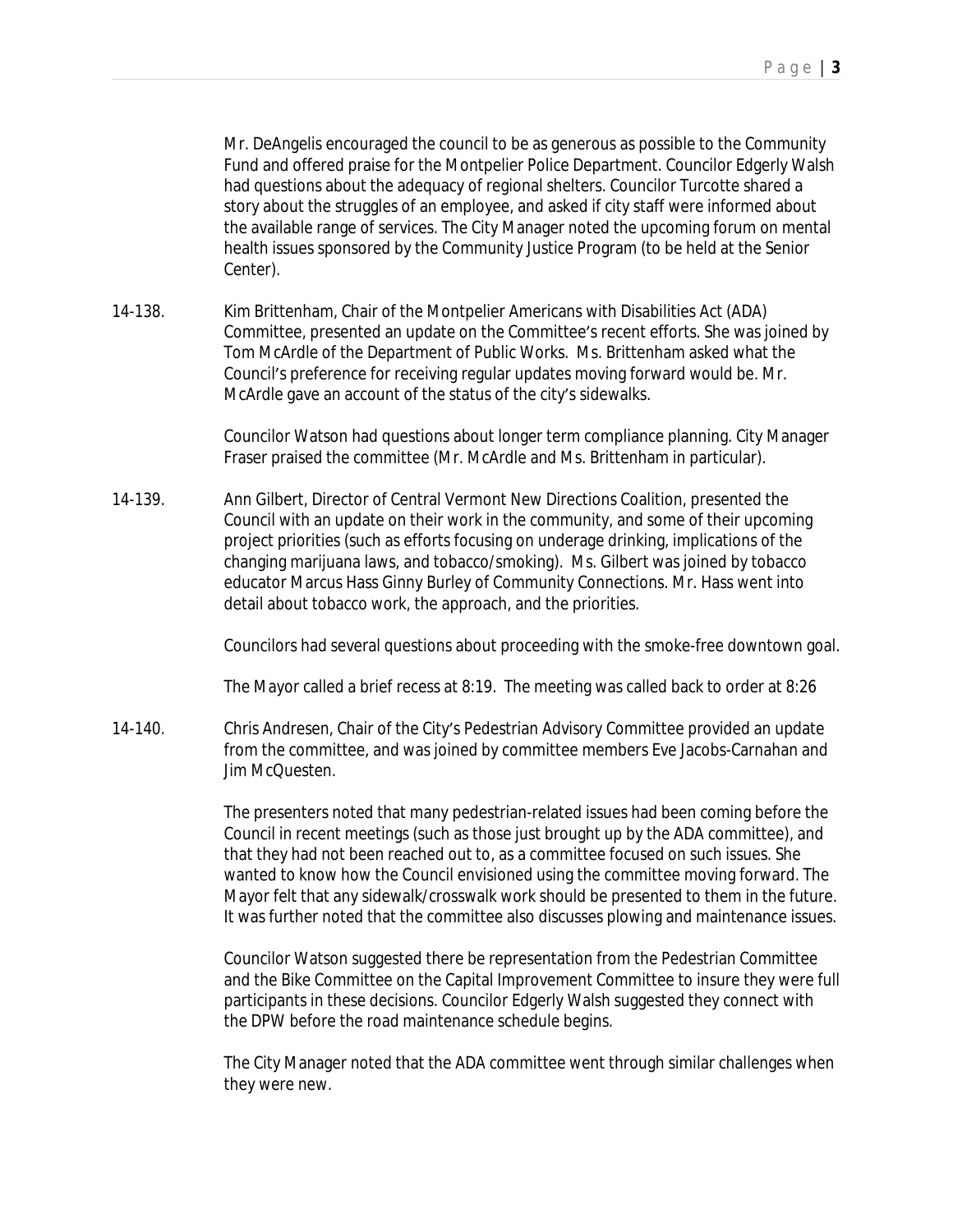Councilor Turcotte thanked the committee members for their work and invited a representative from the committee to join the next Capital Improvement Committee meeting. The committee members then presented the draft application for "Walk Friendly Community" status. Councilor Turcotte had questions about the source of some of the figures in the application.

Councilor Watson moved the Council approve the application. Councilor Bate seconded. Police Chief Tony Facos rose to suggest the transportation-related committees to get together at some point in the near future. The motion carried unanimously at 8:46.

Councilor Edgerly Walsh suggested the committee look closely at the upcoming repaving of State Street and the pedestrian-enhancement opportunities presented.

14-141. Gary Schy spoke to the Council, following up on his recent letter asking the Council to authorize an "exploratory committee to study the need for a "Citizens Oversight Board." He asked the Council consider creating such an entity not simply for Police Department oversight (as specified in the letter), but for any city employee or department, in order to create and maintain a record of complaints/concerns.

> Mr. Schy criticized the city and the state for what he characterized as inadequate responses to open records requests.

Councilor Turcotte and Councilor Bate asked about current systems, particularly for tracking complaints against personnel. Councilor Bate was leery of adding another layer of bureaucracy between a citizen complainant and a city department. Mr. Schy expressed concerns about complainants' sense of safety and anonymity. He indicated he has been approached with several complaints from citizens.

Councilor Edgerly Walsh expressed general support of the concept of citizen checks, but didn't characterize it as a priority. The Mayor felt that this essentially described the job of the city councilors.

Councilor Watson felt that there was already a chain of accountability, and asked what complaints Mr. Schy was hearing. Mr. Schy indicated he had received reports of inappropriate police behavior. He also objected that surveillance tapes were overwritten without consequence. The mayor suggested that such generalized references weren't helpful, and that specific complaints would be more constructive and appropriate for a Council hearing. Mr. Schy said he would return with such specifics.

Councilor Turcotte suggested an anonymous message box for complaints could be set up on the redesigned city website. Councilor Bate objected to any sort of anonymity. Councilor Edgerly Walsh agreed, and noted that pursuing any issue via email with any councilor does create a public record and would be an appropriate way to address accountability concerns with police and city employees.

14-142. Councilor Golonka moved the appointment of Tina Ruth as City Representative and Kim Cheney as an alternate to the Central Vermont Regional Planning Commission. Councilor Watson seconded. The motion carried unanimously at 9:13.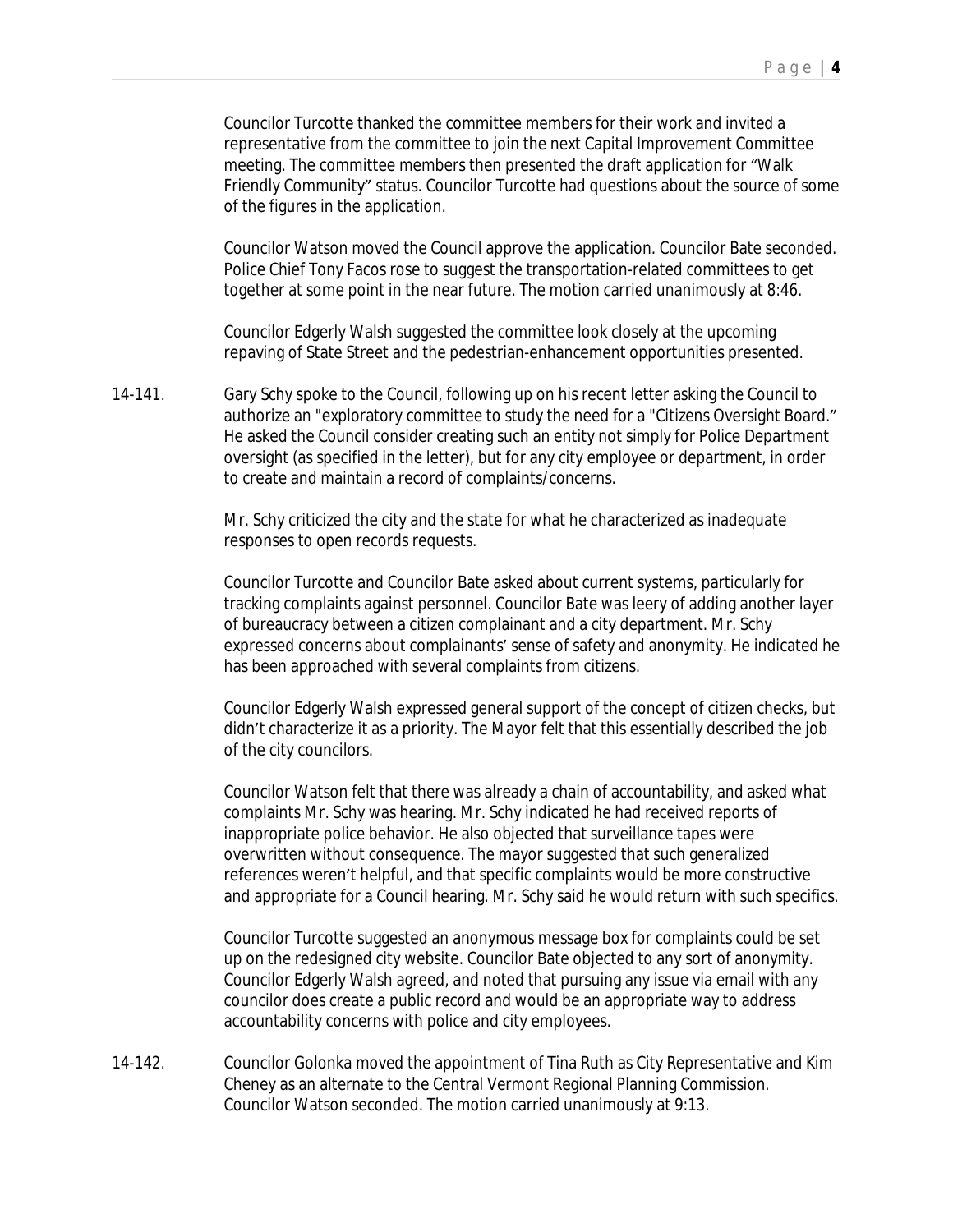- 14-143. After a brief discussion, the Council opted to have its summer meetings on July 9 and August 13 only, with July  $30<sup>th</sup>$  held as a possible date for another meeting.
- 14-144. Councilor Edgerly Walsh congratulated Watson and her Ultimate Frisbee team. Councilor Bate noted that a citizen had suggested some sort of signage be erected on entry into the city noting the team's success, adding that other school successes of note could be similarly recognized.

Councilor Turcotte thanked Assistant City Manager Jessie Baker and DPW for their work on the River Street project.

14-145. Mayor Hollar reported on the Memorial Day Parade as a success, and commended the reporting on it in the Times Argus. He also complimented the Rialto Bridge parklet. He noted his attendance at a recent conference in Washington DC relating to the city's NetZero project.

> Councilor Bate reported on the Agency of Natural Resources hearing regarding Berlin Pond. Page Guertin added that the Governor was in favor of keeping the pond open, so advocates for closing the pond needed to work hard.

- 14-146. The City Clerk reported that primary election petitions and consent forms for candidates who wish to be on the ballot for a major party primary, as well as statements of nomination and consent forms from minor party candidates and independent candidates shall be filed not later than 5:00 p.m. on Thursday June 12.
- 14-147. The City Manager reported on the status on the Duane Wells parking proposal, looking for guidance. He noted that Mr. Wells was not interested in the bigger project suggested by Councilor Guerlain at a previous meeting, but desired to know if the Council wanted him to pursue the parking lot only option. The Mayor indicated he did not find the proposal appealing, while Councilor Golonka was leery of both the requested lease arrangement and the necessary changes to the current retaining wall. Councilor Bate agreed, adding that she did want to see more housing developed. Councilor Edgerly Walsh concurred.

City Manager Fraser continued with a status report on the proposal for wireless connectivity downtown. He also encouraged councilors to consider how they will ultimately evaluate whether the parklet pilot project is a success.

In regards to the 1 Taylor Street project, Mr. Fraser noted that the city had contracted with Art Woolf to prepare an economic assessment. He further suggested that the Council consider how they intended to move forward with decision-making on the project.

A general discussion followed. Councilor Edgerly Walsh wanted details on potential returns on possible options, and wanted to be sure stakeholders would get their opinions honored and heard in a manageable way. Councilor Golonka asked Mr. Fraser to identify the specific decision points that will need to be brought before the Council.